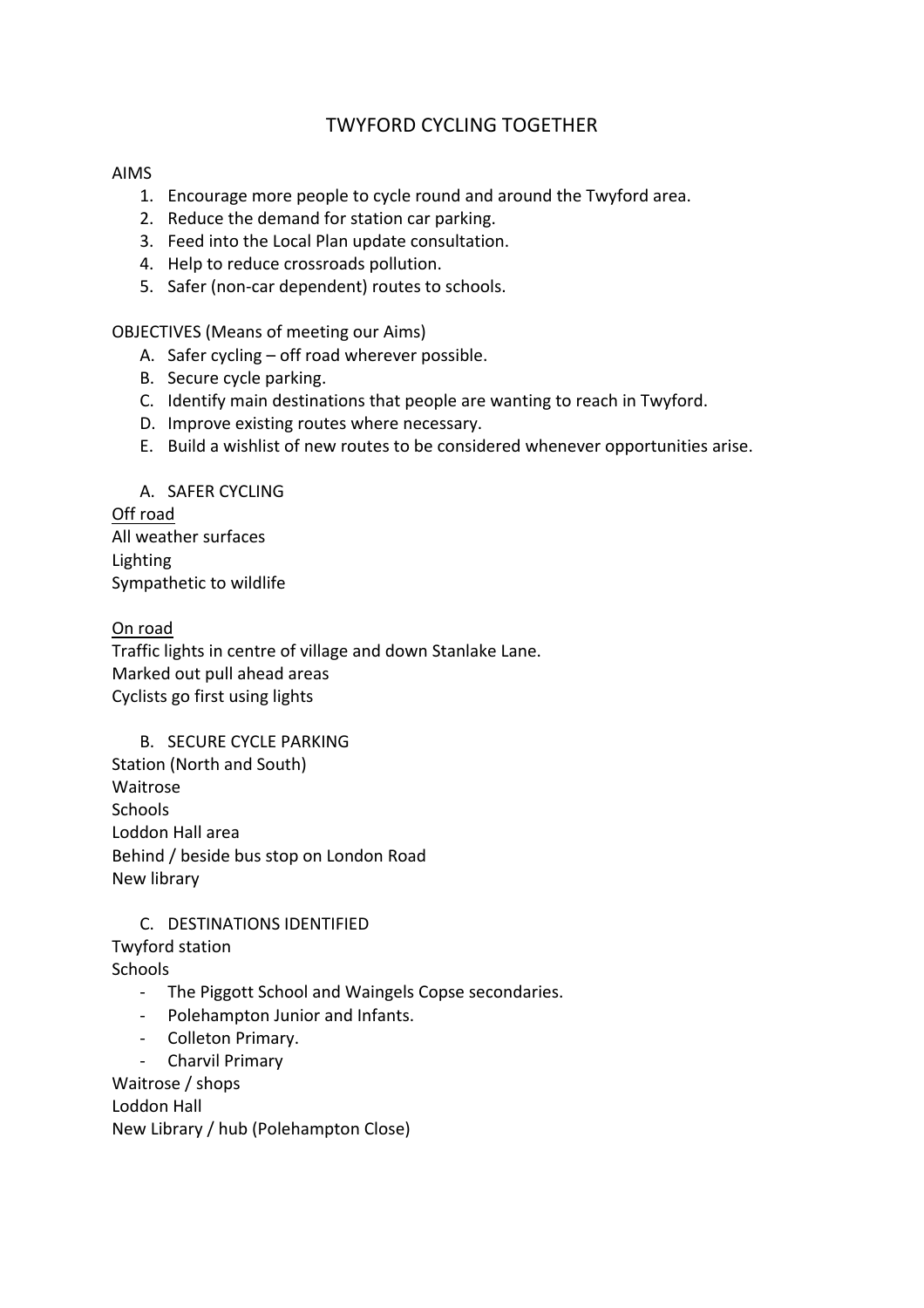### D. EXISTING ROUTES

Along A4 west from Wargrave Road roundabout – Clear back vegetation and either provide a barrier or increase the division between road and path.

Amberley Drive and Wargrave Road – need to fill the gaps so one path from A4 roundabout to Amberley Drive. Crossing Amberley Drive via dropped kerbs both sides set a bit back from junction. End of path needs to have markup's and dropped kerb to lead cyclists onto the road and discourage pavement riding.

- E. WISHLIST (see map)
- 1. Greenway 3.  $G G$  on map

Description: WBC have constructed 2 Greenways in the Borough so far and we would like to propose a route for a third. These are routes that link cycle paths in residential areas with cycle and foot paths made of all-weather surfaces. The route we would suggest would link Woodley to Hurst via South Twyford and utilise mainly existing footpaths and rights of way. It would provide links from both of those destinations and our Four Schools route (2 below) and Loddon Commuter Crossway (3 below).

Benefits: This route will likely largely be used as a recreational cycle route although people in southern Twford and southern Charvil may use parts of it to reach Woodley.

Problems likely to encounter: The main barrier along this route is the Ford. A footpath avoiding the ford requires the crossing of a muddy field and 2 stiles which is impractical for cyclists. We would suggest a footbridge across the river at the Ford wide enough and barrier free to wheel a bike over. This would be of equal benefit to pedestrians and provide a useful link for Hurst.

### 2. Four Schools route.  $S - S$  on map

Description: This route goes from the very South of Twyford and follows one of many tarmac paths through to Colleton School then on up to the top of Winchcombe Road. Across into Stanlake, along the edge of the meadow up to the top of it before coming out on the road to cross the railway bridge. It goes into the Grove then over the London Road into the Waitrose car park and through a gap in the fence at the back onto Hermitage. It would then go up Hermitage Road to the green and into King George recreation ground. Allowing access into Loddon Hall car park and the primary school, it would then follow the Eastern boandary of the park to the gate onto Longfield Road, up Cheriton road and then along Amberley to meet the existing cycle paths to the crossing east of the roundabout and then up the Wargrave Road (north) to The Piggott School.

Benefits: This route has the most benefits for existing Twyford residents  $-$  it links the major residential areas with the 4 schools, Waitrose, the station via the pedestrian crossing across the Waltham Road and the 2 parks in the village. The main users of this route will be children and families going from point to point in the village. It should help to encourage people to cycle and walk as that will become easier and quicker than driving for a lot of them.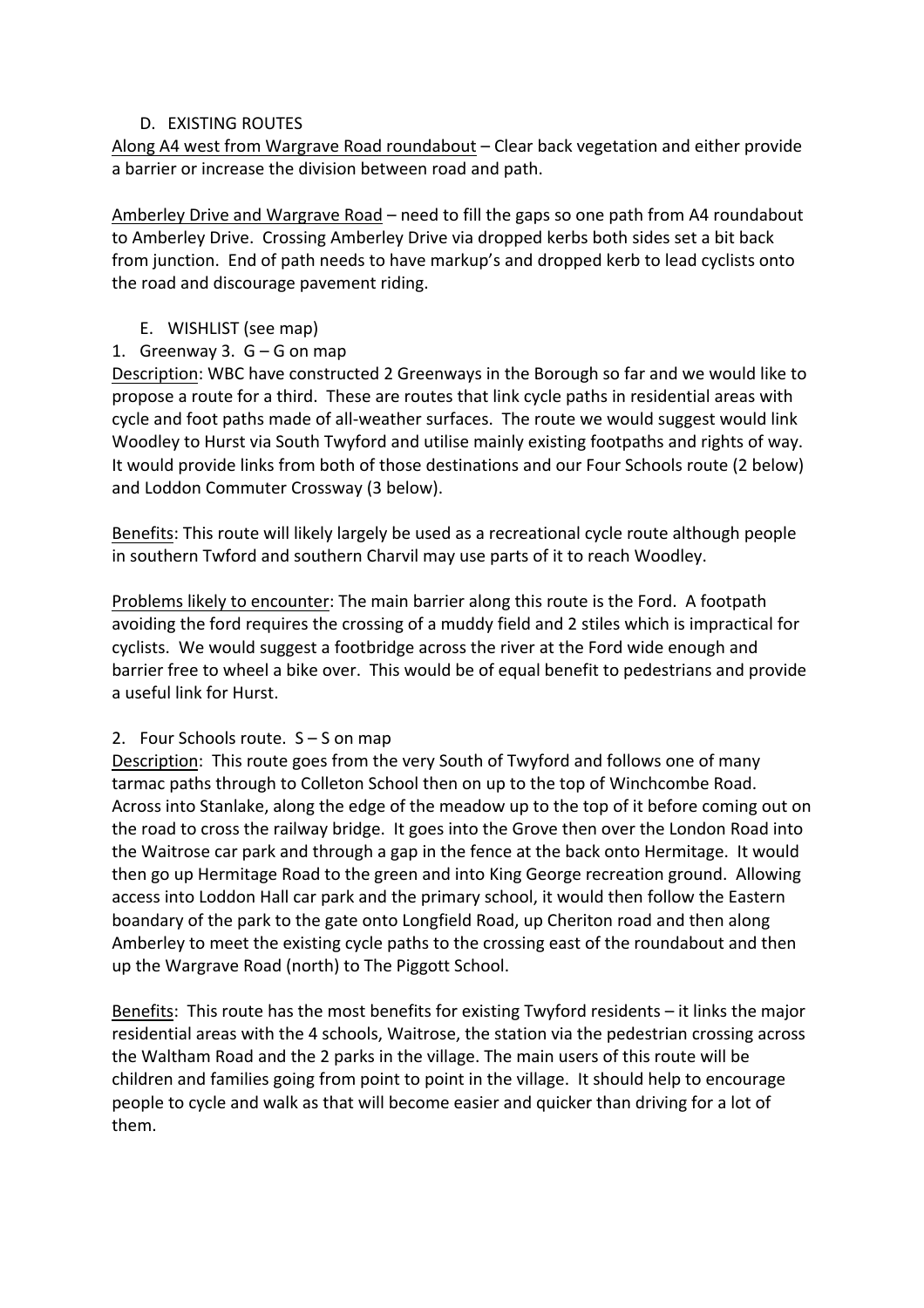Problems likely to encounter: This route does not involve many physical barriers or costly construction. The main problem is the principle of cyclists utilising existing roads and footpaths. Apart from the conversion of stiles into accessible gates, the main barrier is allowing people to walk and cycle from Hermitage into the Waitrose car park by providing a gap in the fence and maybe eliminating one car parking space. Along the roads the cyclists must be divided from traffic and pedestrians and car parking prevented in the cycle path areas or the route will not be seen as safe by parents and thus not used.

#### 3. Loddon Commuter Crossway.  $C - C$  on map

Description: This route could have major impact on the cycle links from Wargrave and south Charvil into Twyford station and out to Waingels school. It would link the South side of the station across 2 bridges to cross the Loddon and link to the cycle route leading to Park Lane in Charvil. It would then follow the road to join with Ashenbury Park and Beggars Hill road into Woodley.

Benefits: Could be considerable  $-$  allowing for a link into Woodley (and thus beyond to Earley and Reading) and down to Dinton Pastures for recreational use. It offers scope for commuters from Charvil and Woodley to leave their cars at home, reducing the demand for station parking and the traffic at the crossroads.

Problems likely to encounter: The issues with this route are considerable (in the crossing of the river) but we felt the benefits were such that we had to leave it in for consideration now or in the future.

### 4. Bridge Farm Link.  $B - B$  on map

Description: This route assumes that the new development to the west of Wargrave Road is built. It will currently remain vague and flexible as it will need to work with whatever road structure is put in as part of that development. However the three points of access for foot and bike users should be made into a condition of the development.

It needs to access the A4 at the top with provision for a crossing to meet the existing cycle route to The Piggott school. It would be hugely beneficial if it could link to the Bridge House access road and through to the High Street as we then envisage it continuing into Weavers Way, though the gate at the end and following the railway round to the station car park entrance. If this route were impractical, an alternative might be to link Polehampton Close to Gas Lane.

This route must also have access onto the Wargrave Road across the bridge at Cedar Nursery to provide access to the village shops.

Benefits: The benefits of this route will be greater if vehicle access is somewhat restricted and residents of the new estate therefore see driving as being the less convenient mode of travel for local journeys.

The main benefits are giving these people easy access by bike to The Piggott school, the village centre and the station whilst avoiding the traffic lights or station parking all together. This route would also link with the Four Schools route and the Loddon Commuter Crossway.

Problems likely to encounter: As the site has not been passed by planning yet, the northern piece of this route should not encounter any barriers and all cycle travel must be segregated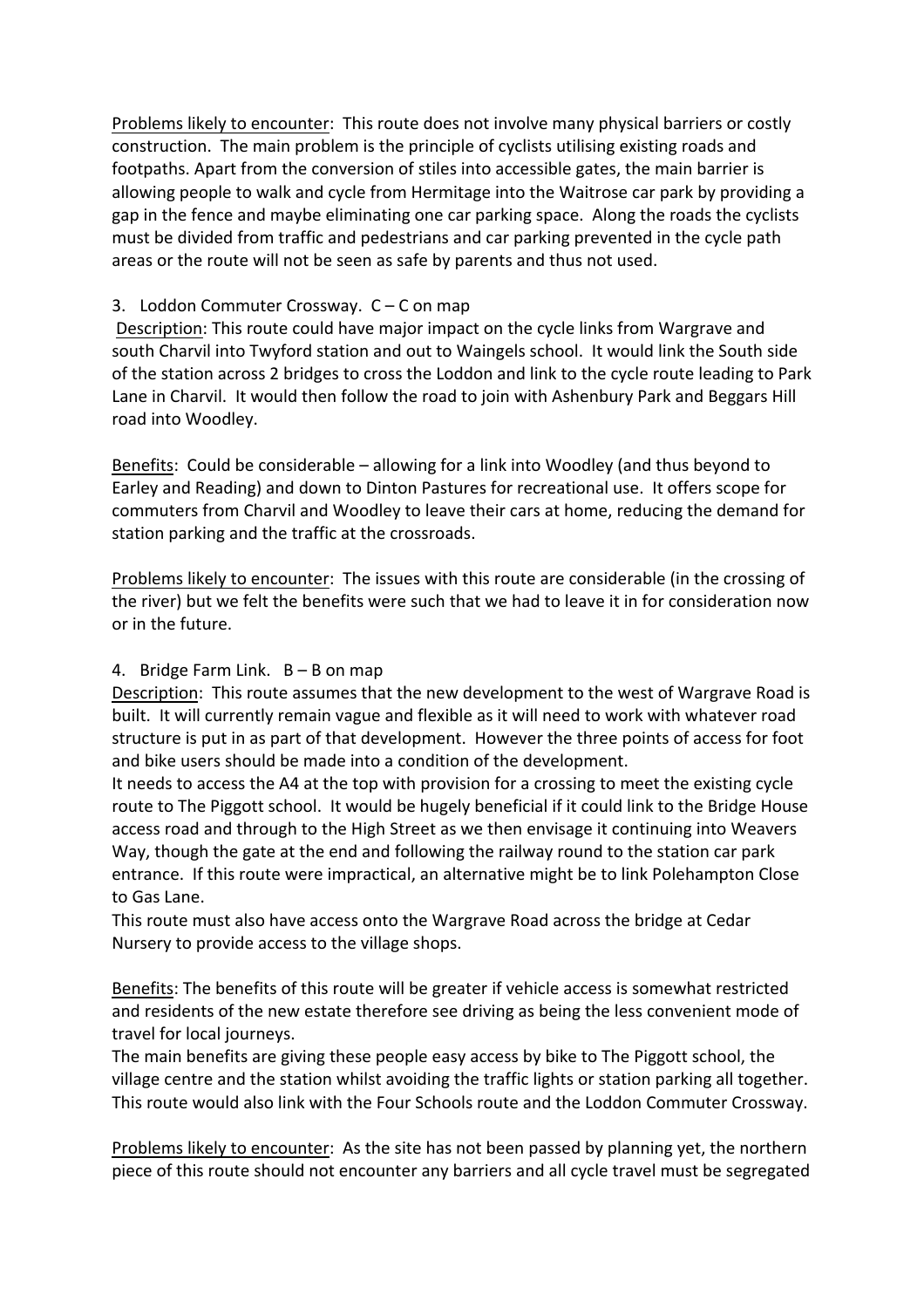from traffic with physical barriers on any through or ring roads. The railway bridge should be single track for vehicles with a cycle path and footpath permanently created. There could be access issues from the Bridge House access road but this would hugely increase the benefit of the path so every attempt should be made by the planners to achieve this.

The part of the route following the railway to the station has not been surveyed and thus could hit issues although there are 2 alternatives to consider.

5. Other Possible routes (fully outside Twyford parish).

Chiltern Drive / East Park Farm Drive in Charvil to Works access on the Old Bath Road This route would provide the greatest benefit and be simple to create. It would largely utilise existing paths (would need to be all-weather surface) to create a very useful shortcut from southern Charvil (which is experiencing increased development) up to the Old Bath road making any cycle journey into Twyford centre or the station much quicker and avoid a dangerous bend so helping to reduce the traffic at the crossroads and station parking demand.

Anything that could be done to segregate cyclists from the road up to the crossing of the Bridge Farm Link would increase this benefit significantly but there is little room to provide this in the current situation.

### Loddon Drive A4 - Wargrave Station.

Would be a useful (though largely recreational) route on existing road / track. Main issue is permissions along a private road. Potential to link to a future foot / cycle bridge across the Thames to Shiplake.

### A4 East from Wargrave Road roundabout to Hare Hatch

Continue path along the A4 beyond the Wargrave Road roundabout to Hare Hatch. Useful access from houses there into Twyford and to the shops there and for recreational riders wanting access to the Chilterns. Not many issues or barriers – clearing and widening of footpath with painted lines.

## F. CONCLUSIONS AND RECOMMENDATIONS

WBC should develop a Cycling policy for the area that recognises the role of cycling in reducing traffic congestion and pollution and demand for parking.

### Cheap and Easy actions:

- Major benefits to Twyford by completing as much of the Four schools route as possible  $-$  anything done here will help.
- Creating the link from the Old Bath Road to south Charvil (could be seen as a condition of the Charvil development but beneficial anyway).
- Northern part of the Bridge Farm link should be seen as a condition of planning for any development there.
- Completion of Amberley Wargrave Road track.
- Improvements at traffic lights.